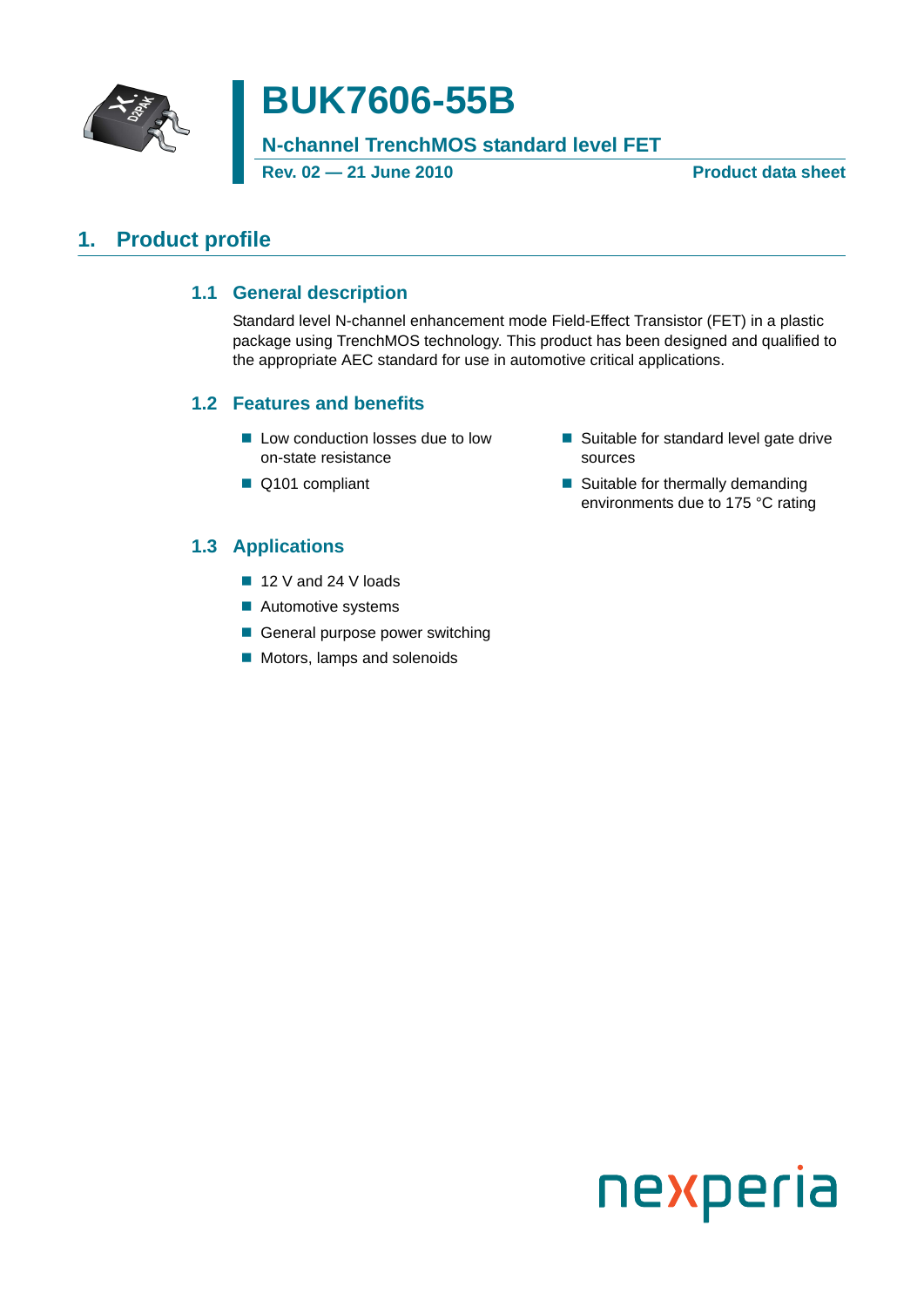### <span id="page-1-2"></span>**1.4 Quick reference data**

| Table 1.                       | <b>Quick reference data</b>                        |                                                                                                                    |              |     |            |     |           |
|--------------------------------|----------------------------------------------------|--------------------------------------------------------------------------------------------------------------------|--------------|-----|------------|-----|-----------|
| Symbol                         | <b>Parameter</b>                                   | <b>Conditions</b>                                                                                                  |              | Min | <b>Typ</b> | Max | Unit      |
| $V_{DS}$                       | drain-source<br>voltage                            | $T_i$ ≥ 25 °C; T <sub>i</sub> ≤ 175 °C                                                                             |              |     |            | 55  | V         |
| I <sub>D</sub>                 | drain current                                      | $V_{GS}$ = 10 V; T <sub>mb</sub> = 25 °C;<br>see Figure 1; see Figure 3                                            | $\boxed{11}$ |     |            | 75  | A         |
| $P_{\text{tot}}$               | total power<br>dissipation                         | $T_{\rm mb}$ = 25 °C; see Figure 2                                                                                 |              |     |            | 254 | W         |
| <b>Static characteristics</b>  |                                                    |                                                                                                                    |              |     |            |     |           |
| $R_{DSon}$                     | drain-source<br>on-state<br>resistance             | $V_{GS}$ = 10 V; $I_D$ = 25 A;<br>$T_i = 25 °C;$<br>see Figure 11; see Figure 12                                   |              |     | 5.1        | 6   | $m\Omega$ |
|                                | <b>Avalanche ruggedness</b>                        |                                                                                                                    |              |     |            |     |           |
| $E_{DS(AL)S}$                  | non-repetitive<br>drain-source<br>avalanche energy | $I_D = 75$ A; $V_{sup} \le 55$ V;<br>$R_{GS}$ = 50 $\Omega$ ; $V_{GS}$ = 10 V;<br>$T_{i(init)} = 25$ °C; unclamped |              |     |            | 680 | mJ        |
| <b>Dynamic characteristics</b> |                                                    |                                                                                                                    |              |     |            |     |           |
| $Q_{GD}$                       |                                                    | gate-drain charge $V_{GS} = 10 V$ ; $I_D = 25 A$ ;<br>$V_{DS} = 44 V$ ; T <sub>i</sub> = 25 °C;<br>see Figure 13   |              |     | 19         |     | nС        |
|                                |                                                    |                                                                                                                    |              |     |            |     |           |

<span id="page-1-0"></span>[1] Continuous current is limited by package.

### <span id="page-1-3"></span>**2. Pinning information**

| Table 2.       |        | <b>Pinning information</b>           |                           |                       |
|----------------|--------|--------------------------------------|---------------------------|-----------------------|
| Pin            | Symbol | <b>Description</b>                   | <b>Simplified outline</b> | <b>Graphic symbol</b> |
| 1              | G      | gate                                 |                           |                       |
| $\overline{2}$ | D      | $drain$ <sup>[1]</sup>               | mb                        | D                     |
| 3              | S      | source                               |                           |                       |
| mb             | D      | mounting base; connected to<br>drain | ◡<br>ົ<br>∠<br>3          | mbb076<br>S           |

**SOT404 (D2PAK)**

<span id="page-1-1"></span>[1] It is not possible to make connection to pin 2.

### <span id="page-1-4"></span>**3. Ordering information**

| <b>Ordering information</b><br>Table 3. |                    |                                                                                            |                |  |  |
|-----------------------------------------|--------------------|--------------------------------------------------------------------------------------------|----------------|--|--|
| <b>Type number</b>                      | Package            |                                                                                            |                |  |  |
|                                         | <b>Name</b>        | <b>Description</b>                                                                         | <b>Version</b> |  |  |
| BUK7606-55B                             | D <sub>2</sub> PAK | plastic single-ended surface-mounted package (D2PAK); 3 leads SOT404<br>(one lead cropped) |                |  |  |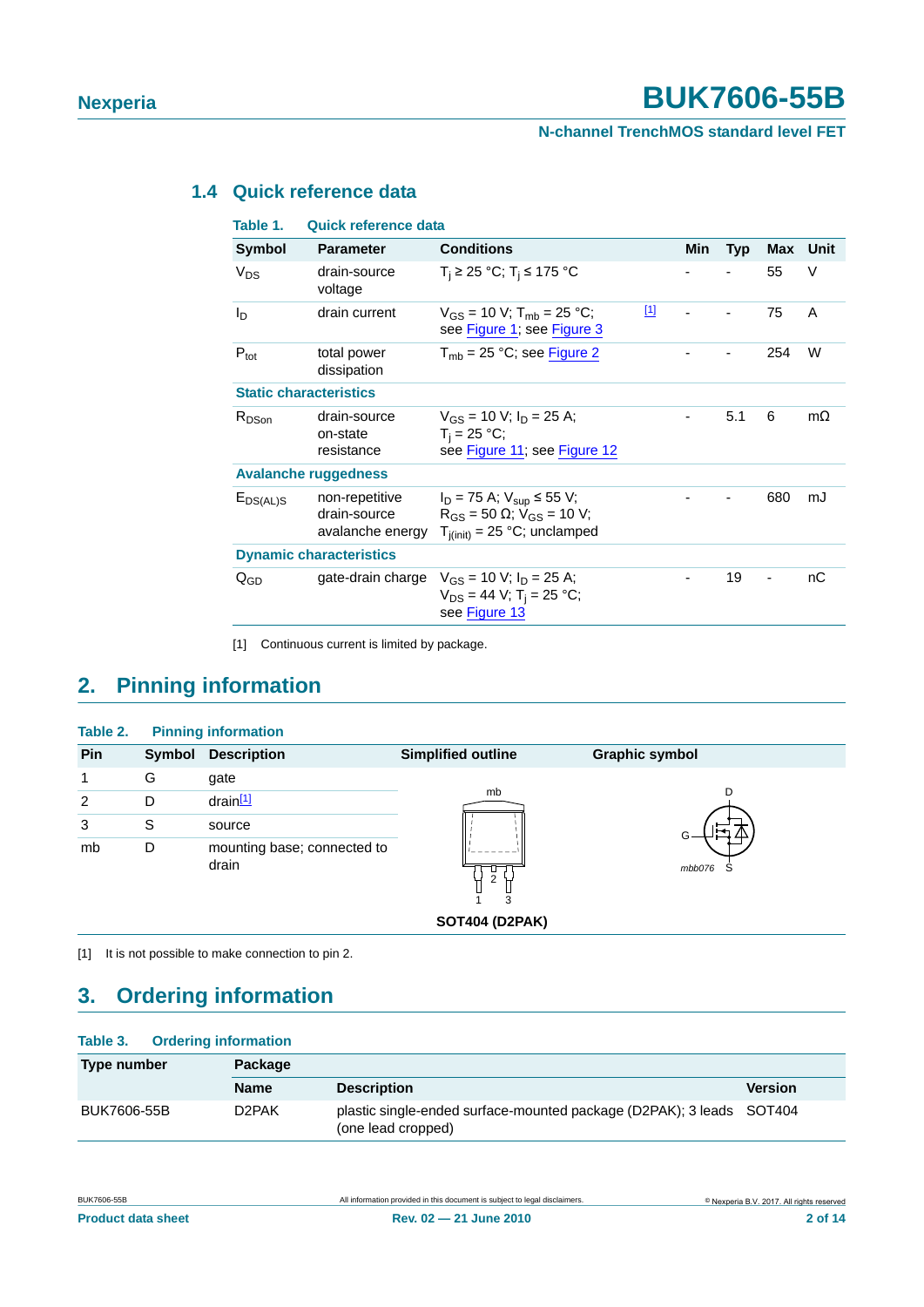**N-channel TrenchMOS standard level FET**

## <span id="page-2-2"></span>**4. Limiting values**

#### **Table 4. Limiting values**

*In accordance with the Absolute Maximum Rating System (IEC 60134).*

| <b>Symbol</b>               | <b>Parameter</b>                                   | <b>Conditions</b>                                                                                                             |             | Min                      | <b>Typ</b>               | Max | <b>Unit</b> |
|-----------------------------|----------------------------------------------------|-------------------------------------------------------------------------------------------------------------------------------|-------------|--------------------------|--------------------------|-----|-------------|
| $V_{DS}$                    | drain-source voltage                               | $T_i$ ≥ 25 °C; T <sub>i</sub> ≤ 175 °C                                                                                        |             |                          |                          | 55  | V           |
| <b>V<sub>DGR</sub></b>      | drain-gate voltage                                 | $R_{GS}$ = 20 k $\Omega$                                                                                                      |             |                          | $\overline{\phantom{a}}$ | 55  | $\vee$      |
| $V_{GS}$                    | gate-source voltage                                |                                                                                                                               |             | $-20$                    | $\blacksquare$           | 20  | $\vee$      |
| $I_D$                       | drain current                                      | $T_{mb}$ = 25 °C; $V_{GS}$ = 10 V; see Figure 3;<br>see Figure 1                                                              | $\boxed{1}$ |                          | ۰                        | 145 | A           |
|                             |                                                    | $T_{mb}$ = 100 °C; $V_{GS}$ = 10 V; see Figure 1                                                                              | $\boxed{2}$ |                          | $\blacksquare$           | 75  | A           |
|                             |                                                    | $T_{mb}$ = 25 °C; $V_{GS}$ = 10 V; see Figure 1;<br>see Figure 3                                                              | $[2]$       | $\overline{\phantom{0}}$ | $\overline{\phantom{0}}$ | 75  | A           |
| <b>I<sub>DM</sub></b>       | peak drain current                                 | $T_{mb}$ = 25 °C; t <sub>p</sub> ≤ 10 µs; pulsed;<br>see Figure 3                                                             |             |                          |                          | 582 | A           |
| $P_{\text{tot}}$            | total power dissipation                            | $T_{mb}$ = 25 °C; see Figure 2                                                                                                |             | ۰                        | $\overline{\phantom{a}}$ | 254 | W           |
| $T_{\text{stg}}$            | storage temperature                                |                                                                                                                               |             | $-55$                    | $\overline{\phantom{a}}$ | 175 | °C          |
| $T_i$                       | junction temperature                               |                                                                                                                               |             | $-55$                    | $\overline{\phantom{0}}$ | 175 | °C          |
| Source-drain diode          |                                                    |                                                                                                                               |             |                          |                          |     |             |
| Is                          | source current                                     | $T_{mb}$ = 25 °C                                                                                                              | $\boxed{1}$ | $\overline{\phantom{a}}$ | -                        | 145 | A           |
|                             |                                                    |                                                                                                                               | $[2]$       | $\blacksquare$           | ٠                        | 75  | A           |
| $I_{SM}$                    | peak source current                                | $t_p \le 10$ µs; pulsed; $T_{mb} = 25$ °C                                                                                     |             | ٠                        |                          | 582 | A           |
| <b>Avalanche ruggedness</b> |                                                    |                                                                                                                               |             |                          |                          |     |             |
| $E_{DS(AL)S}$               | non-repetitive<br>drain-source<br>avalanche energy | $I_D = 75$ A; $V_{sup} \le 55$ V; R <sub>GS</sub> = 50 $\Omega$ ;<br>$V_{GS}$ = 10 V; T <sub>j(init)</sub> = 25 °C; unclamped |             |                          |                          | 680 | mJ          |

<span id="page-2-0"></span>[1] Current is limited by power dissipation chip rating.

<span id="page-2-1"></span>[2] Continuous current is limited by package.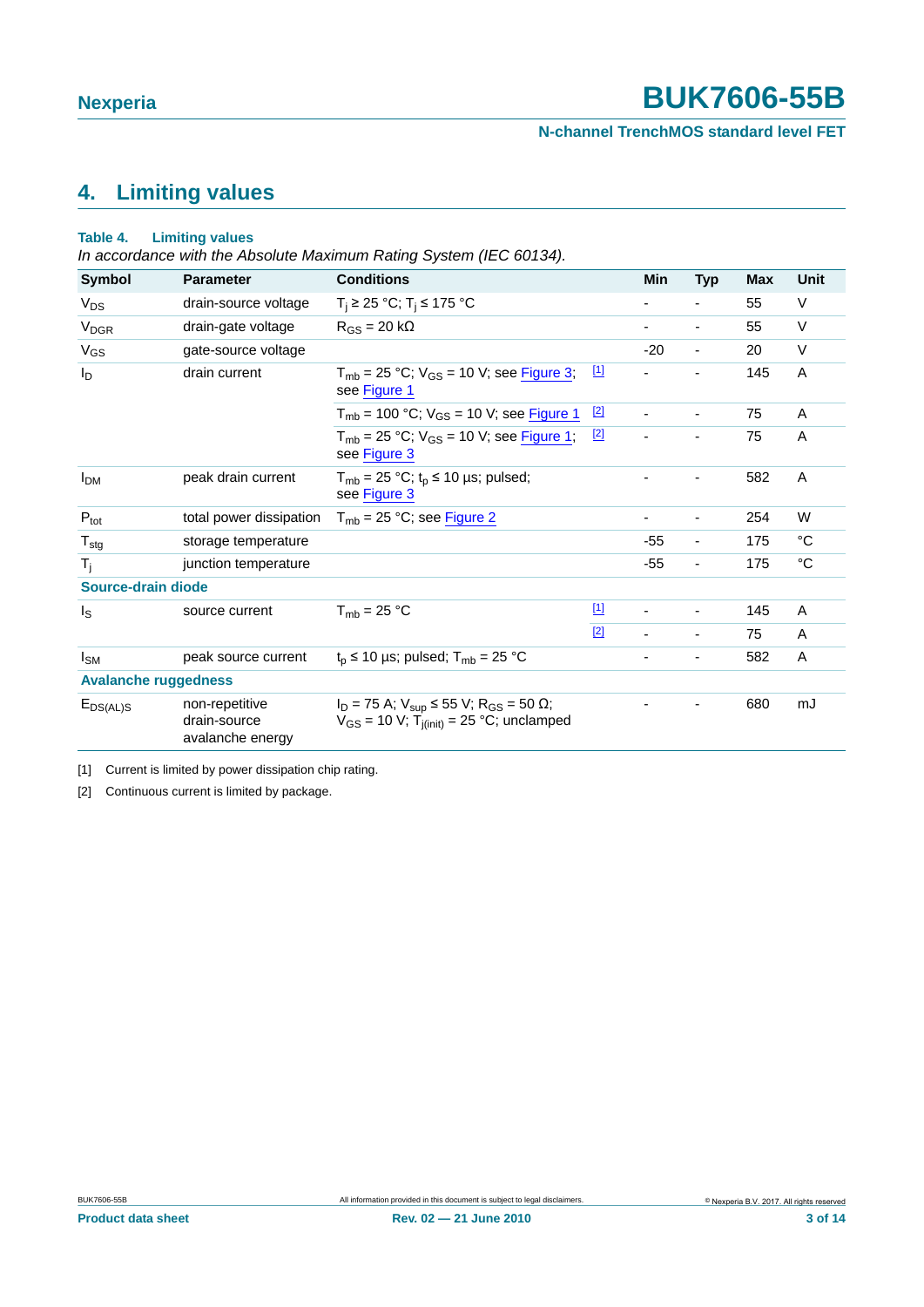<span id="page-3-2"></span><span id="page-3-1"></span><span id="page-3-0"></span>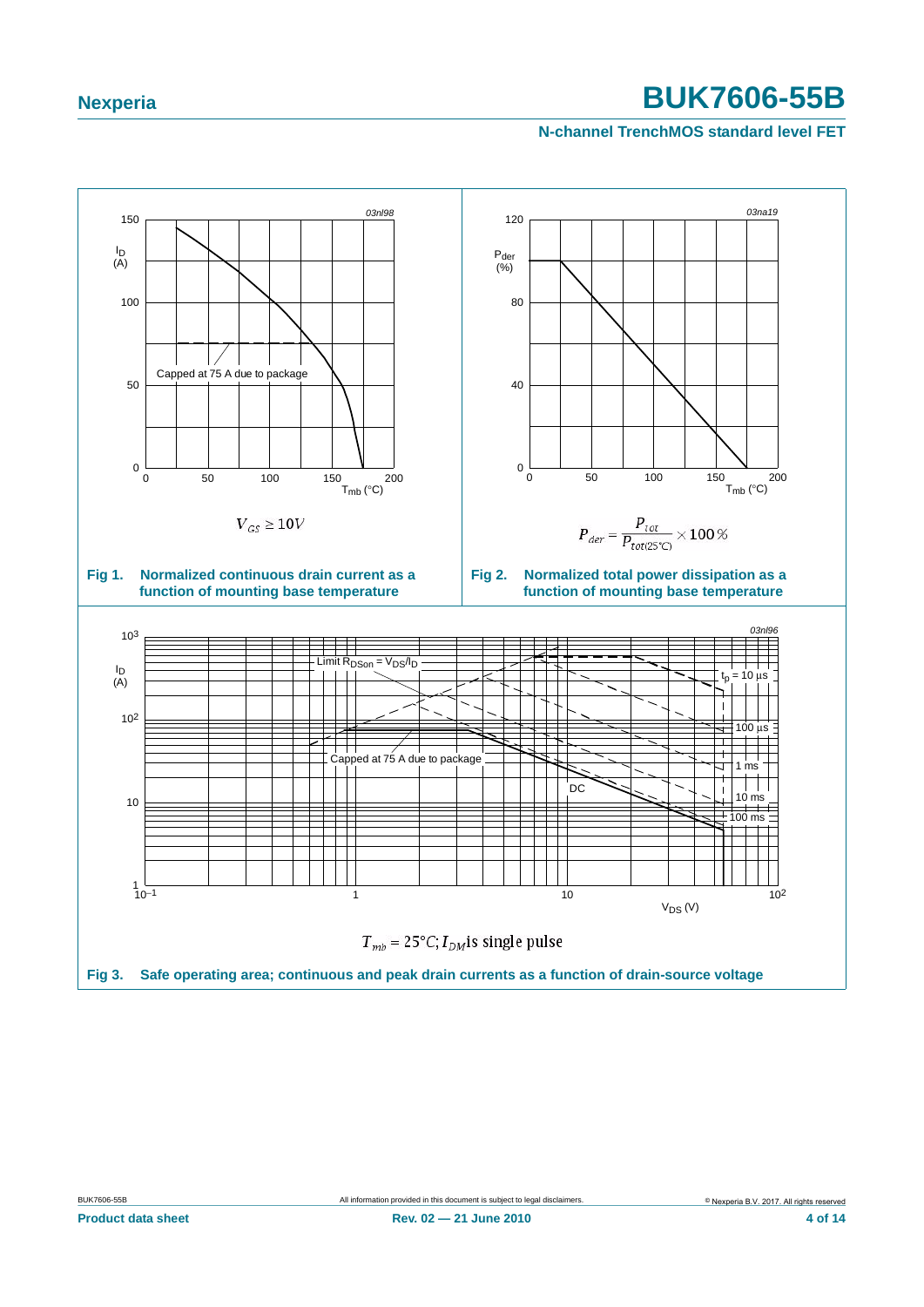#### **N-channel TrenchMOS standard level FET**

### <span id="page-4-1"></span>**5. Thermal characteristics**

| Table 5.       | <b>Thermal characteristics</b>                          |                                                          |                          |                          |      |      |
|----------------|---------------------------------------------------------|----------------------------------------------------------|--------------------------|--------------------------|------|------|
| <b>Symbol</b>  | <b>Parameter</b>                                        | <b>Conditions</b>                                        | Min                      | Typ                      | Max  | Unit |
| $R_{th(i-mb)}$ | thermal resistance<br>from junction to<br>mounting base | see Figure 4                                             | $\overline{\phantom{0}}$ | $\overline{\phantom{0}}$ | 0.59 | K/W  |
| $R_{th(i-a)}$  | thermal resistance<br>from junction to<br>ambient       | minimum footprint; mounted on a<br>printed-circuit board | ٠                        | ٠                        | 50   | K/W  |

<span id="page-4-0"></span>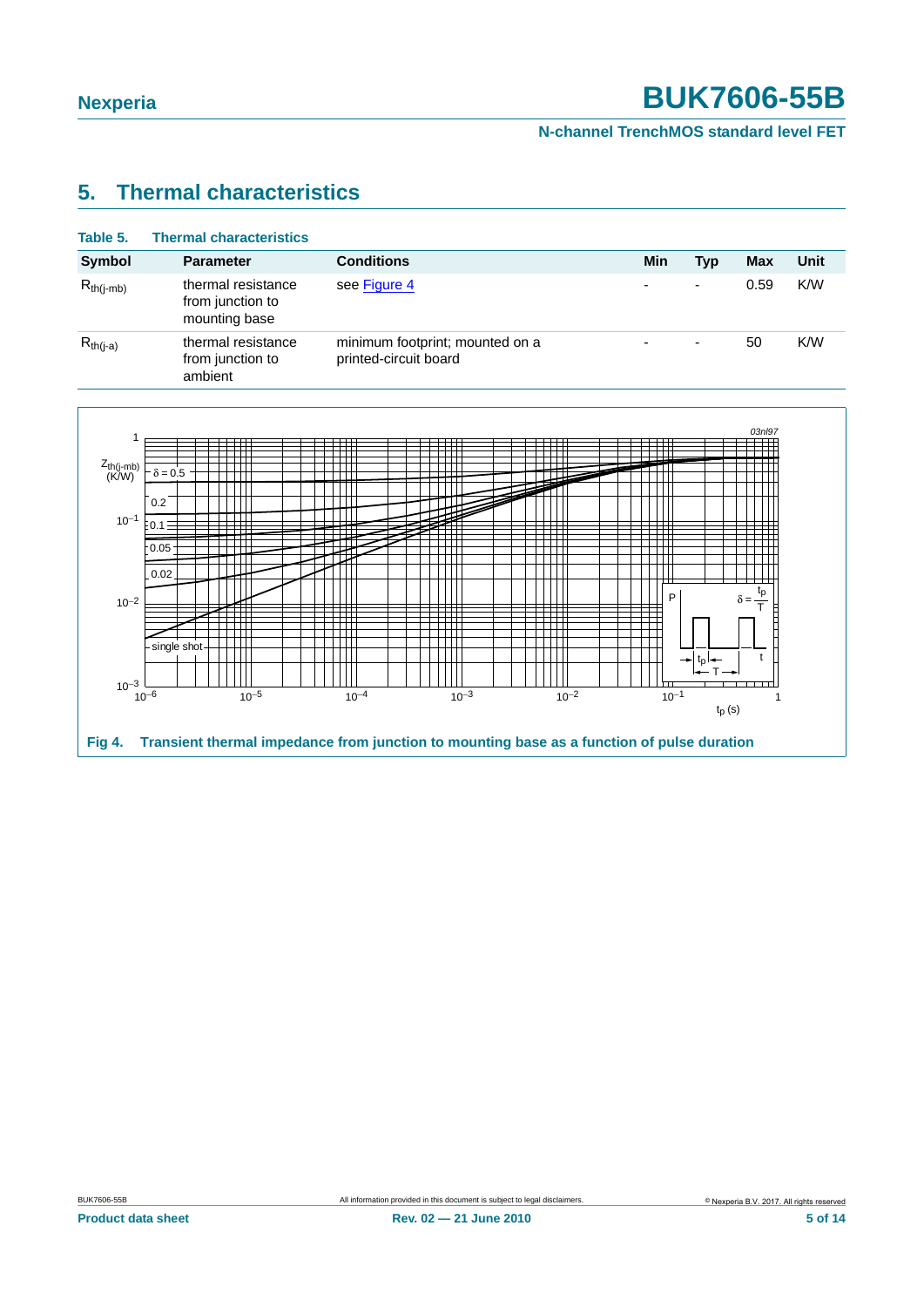#### **N-channel TrenchMOS standard level FET**

## <span id="page-5-0"></span>**6. Characteristics**

| Table 6.                    | <b>Characteristics</b>              |                                                                                                                               |                              |                          |                          |                                                      |  |  |
|-----------------------------|-------------------------------------|-------------------------------------------------------------------------------------------------------------------------------|------------------------------|--------------------------|--------------------------|------------------------------------------------------|--|--|
| <b>Symbol</b>               | <b>Parameter</b>                    | <b>Conditions</b>                                                                                                             | Min                          | <b>Typ</b>               | <b>Max</b>               | <b>Unit</b>                                          |  |  |
|                             | <b>Static characteristics</b>       |                                                                                                                               |                              |                          |                          |                                                      |  |  |
| $V_{(BR)DSS}$               | drain-source                        | $I_D = 0.25$ mA; $V_{GS} = 0$ V; T <sub>i</sub> = 25 °C                                                                       | 55                           | $\overline{\phantom{a}}$ | $\overline{\phantom{a}}$ | V                                                    |  |  |
|                             | breakdown voltage                   | $I_D = 0.25$ mA; $V_{GS} = 0$ V; T <sub>i</sub> = -55 °C                                                                      | 50                           | $\overline{\phantom{a}}$ | $\overline{\phantom{a}}$ | V                                                    |  |  |
| $V_{GS(th)}$                | gate-source threshold<br>voltage    | $I_D = 1$ mA; $V_{DS} = V_{GS}$ ; T <sub>i</sub> = -55 °C;<br>see Figure 10                                                   |                              |                          | 4.4                      | $\vee$                                               |  |  |
|                             |                                     | $I_D = 1$ mA; $V_{DS} = V_{GS}$ ; T <sub>i</sub> = 25 °C;<br>see Figure 10                                                    | $\overline{c}$               | 3                        | $\overline{4}$           | $\vee$                                               |  |  |
|                             |                                     | $I_D = 1$ mA; $V_{DS} = V_{GS}$ ; T <sub>i</sub> = 175 °C;<br>see Figure 10                                                   | $\mathbf 1$                  | ÷,                       | $\overline{\phantom{a}}$ | $\vee$                                               |  |  |
| $I_{DSS}$                   | drain leakage current               | $V_{DS}$ = 55 V; V <sub>GS</sub> = 0 V; T <sub>i</sub> = 25 °C                                                                | $\blacksquare$               | 0.02                     | 1                        | μA                                                   |  |  |
|                             |                                     | $V_{DS}$ = 55 V; V <sub>GS</sub> = 0 V; T <sub>i</sub> = 175 °C                                                               | $\overline{\phantom{0}}$     | $\overline{\phantom{a}}$ | 500                      | μA                                                   |  |  |
| I <sub>GSS</sub>            | gate leakage current                | $V_{DS} = 0$ V; $V_{GS} = 20$ V; T <sub>i</sub> = 25 °C                                                                       | ä,                           | $\overline{2}$           | 100                      | nA                                                   |  |  |
|                             |                                     | $V_{DS} = 0$ V; $V_{GS} = -20$ V; $T_i = 25$ °C                                                                               | $\overline{\phantom{a}}$     | 2                        | 100                      | nA                                                   |  |  |
| $R_{DSon}$                  | drain-source on-state<br>resistance | $V_{GS}$ = 10 V; $I_D$ = 25 A; T <sub>i</sub> = 175 °C;<br>see Figure 11; see Figure 12                                       | $\overline{\phantom{0}}$     | $\overline{\phantom{a}}$ | 12                       | $m\Omega$                                            |  |  |
|                             |                                     | $V_{GS}$ = 10 V; $I_D$ = 25 A; T <sub>i</sub> = 25 °C;<br>see Figure 11; see Figure 12                                        | $\qquad \qquad \blacksquare$ | 5.1                      | 6                        | $m\Omega$                                            |  |  |
|                             | <b>Dynamic characteristics</b>      |                                                                                                                               |                              |                          |                          |                                                      |  |  |
| $Q_{G(tot)}$                | total gate charge                   | $I_D = 25$ A; $V_{DS} = 44$ V; $V_{GS} = 10$ V;                                                                               | ÷,                           | 64                       | $\overline{\phantom{a}}$ | nC                                                   |  |  |
| $Q_{GS}$                    | gate-source charge                  | $T_i = 25$ °C; see Figure 13                                                                                                  | ÷,                           | 14                       | $\overline{\phantom{a}}$ | nC                                                   |  |  |
| $Q_{GD}$                    | gate-drain charge                   |                                                                                                                               | $\blacksquare$               | 19                       | $\blacksquare$           | пC                                                   |  |  |
| $C_{iss}$                   | input capacitance                   | $V_{GS} = 0$ V; $V_{DS} = 25$ V; f = 1 MHz;                                                                                   | $\overline{\phantom{0}}$     | 3825                     | 5100                     | pF                                                   |  |  |
| $\mathsf{C}_{\text{oss}}$   | output capacitance                  | $T_i$ = 25 °C; see Figure 14                                                                                                  | $\blacksquare$               | 783                      | 940                      | pF                                                   |  |  |
| $\mathbf{C}_{\text{rss}}$   | reverse transfer<br>capacitance     |                                                                                                                               | $\overline{\phantom{0}}$     | 235                      | 322                      | pF                                                   |  |  |
| $t_{d(on)}$                 | turn-on delay time                  | $V_{DS}$ = 30 V; R <sub>L</sub> = 1.2 $\Omega$ ; V <sub>GS</sub> = 10 V;<br>$R_{G(ext)} = 10$ Ω; T <sub>i</sub> = 25 °C       | $\overline{\phantom{0}}$     | 30                       | $\overline{\phantom{0}}$ | ns                                                   |  |  |
| $t_r$                       | rise time                           | $V_{DS}$ = 30 V; R <sub>L</sub> = 1.2 $\Omega$ ; V <sub>GS</sub> = 10 V;<br>$R_{G(ext)} = 10 \Omega$ ; T <sub>i</sub> = 30 °C | $\overline{\phantom{0}}$     | 46                       | $\overline{\phantom{a}}$ | ns                                                   |  |  |
| $t_{d(off)}$                | turn-off delay time                 | $V_{DS}$ = 30 V; R <sub>L</sub> = 1.2 $\Omega$ ; V <sub>GS</sub> = 10 V;                                                      | $\overline{\phantom{a}}$     | 85                       | $\blacksquare$           | ns                                                   |  |  |
| $\mathfrak{t}_{\mathsf{f}}$ | fall time                           | $R_{G(ext)} = 10 \Omega$ ; T <sub>j</sub> = 25 °C                                                                             |                              | 39                       |                          | ns                                                   |  |  |
| L <sub>D</sub>              | internal drain<br>inductance        | from drain lead 6 mm from package to<br>centre of die; $T_i = 25$ °C                                                          |                              | 4.5                      |                          | nH                                                   |  |  |
|                             |                                     | from upper edge of drain mounting base<br>to centre of die; $T_i = 25$ °C                                                     |                              | 2.5                      |                          | nH                                                   |  |  |
| $\mathsf{L}_\mathsf{S}$     | internal source<br>inductance       | from source lead to source bond pad;<br>$T_i = 25 °C$                                                                         | $\overline{\phantom{0}}$     | 7.5                      | $\overline{\phantom{0}}$ | nH                                                   |  |  |
| Source-drain diode          |                                     |                                                                                                                               |                              |                          |                          |                                                      |  |  |
| <b>V<sub>SD</sub></b>       | source-drain voltage                | $I_S = 25$ A; $V_{GS} = 0$ V; T <sub>i</sub> = 25 °C;<br>see Figure 15                                                        | -                            | 0.85                     | 1.2                      | V                                                    |  |  |
| $t_{rr}$                    | reverse recovery time               | $I_S = 20$ A; dl <sub>S</sub> /dt = -100 A/µs;                                                                                | $\overline{\phantom{0}}$     | 73                       | $\overline{\phantom{a}}$ | ns                                                   |  |  |
| $\mathsf{Q}_{\mathsf{r}}$   | recovered charge                    | $V_{GS}$ = -10 V; $V_{DS}$ = 30 V; T <sub>i</sub> = 25 °C                                                                     |                              | 82                       |                          | пC                                                   |  |  |
| <b>BUK7606-55B</b>          |                                     | All information provided in this document is subject to legal disclaimers.                                                    |                              |                          |                          | <sup>©</sup> Nexperia B.V. 2017. All rights reserved |  |  |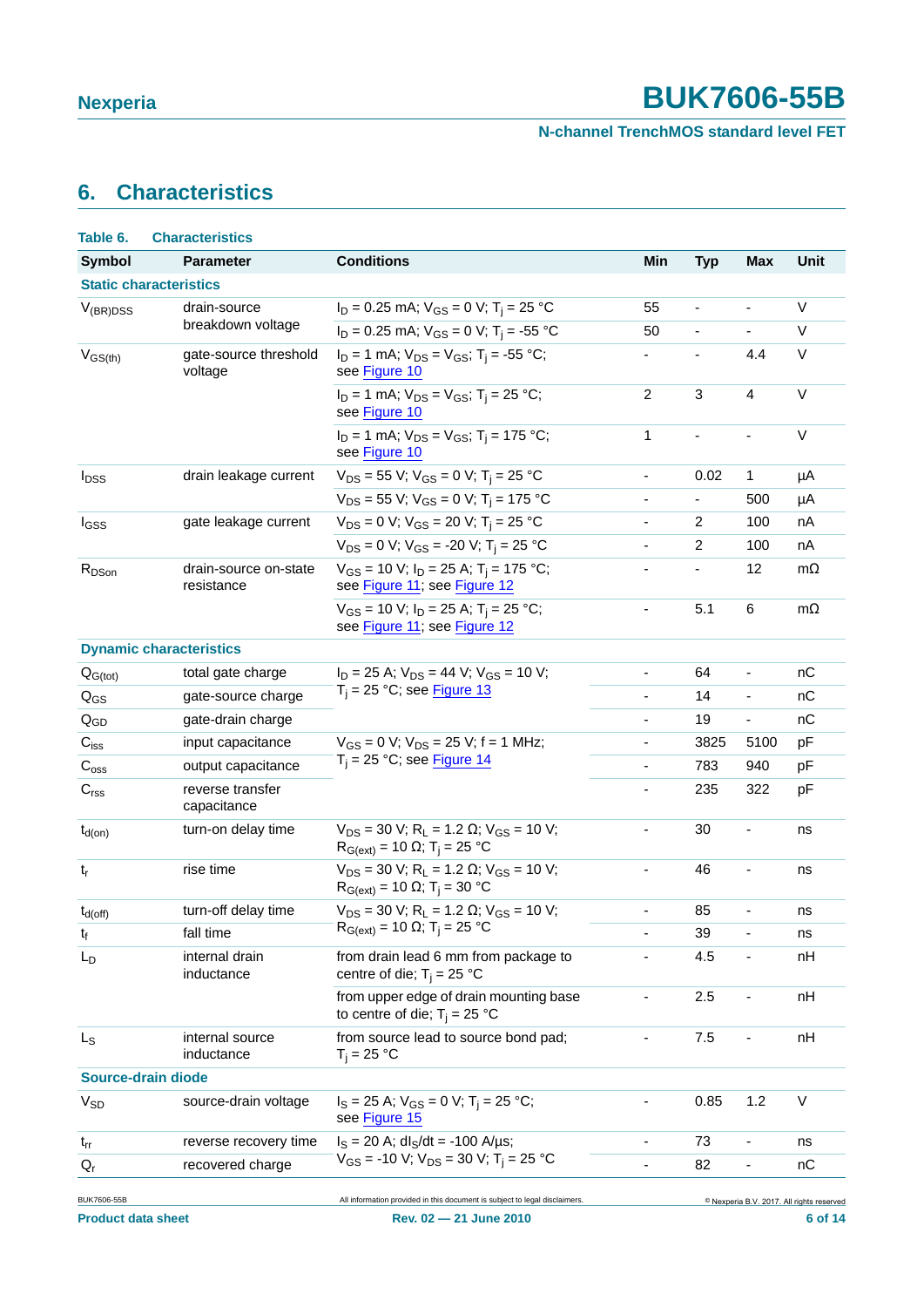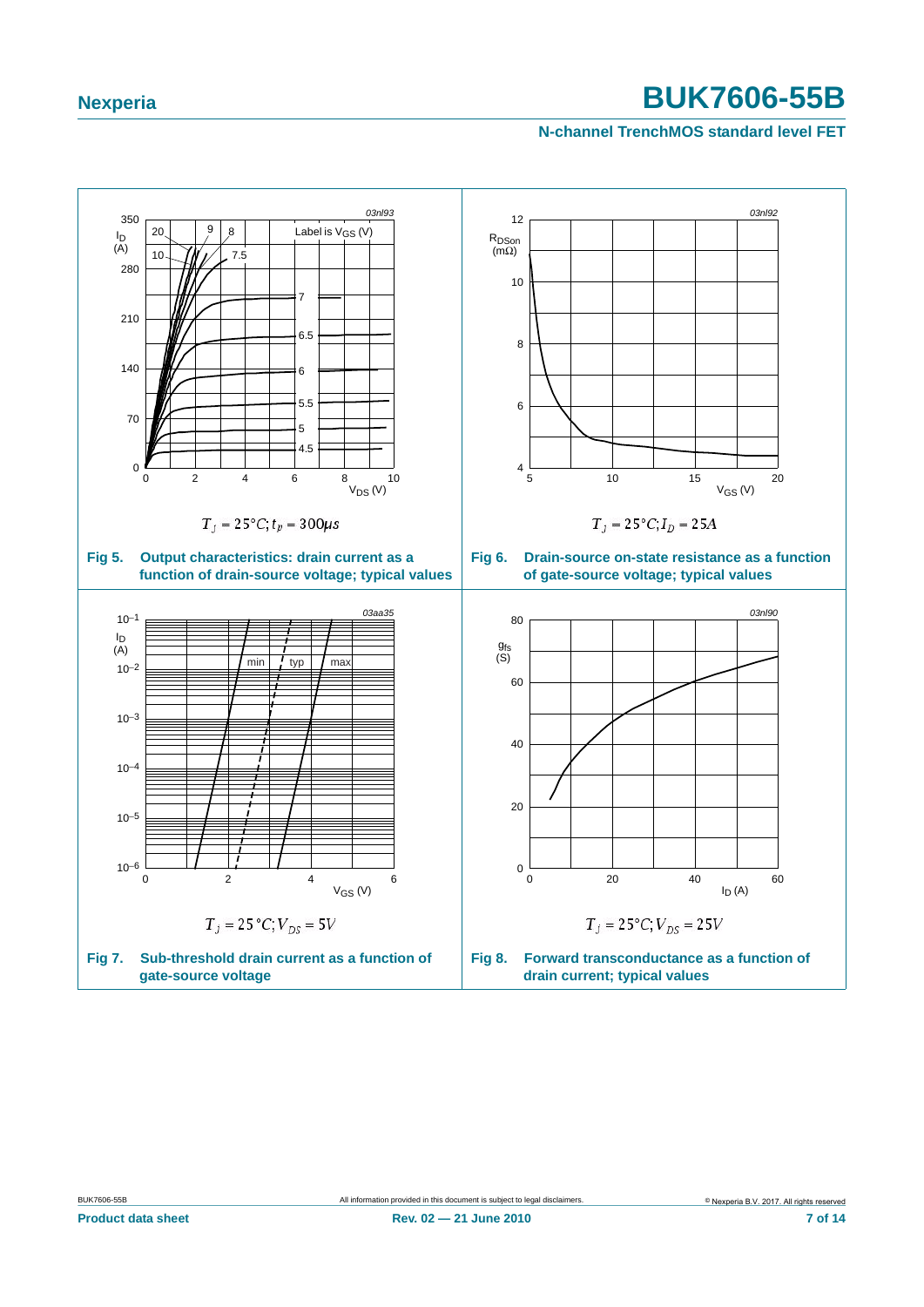<span id="page-7-2"></span><span id="page-7-1"></span><span id="page-7-0"></span>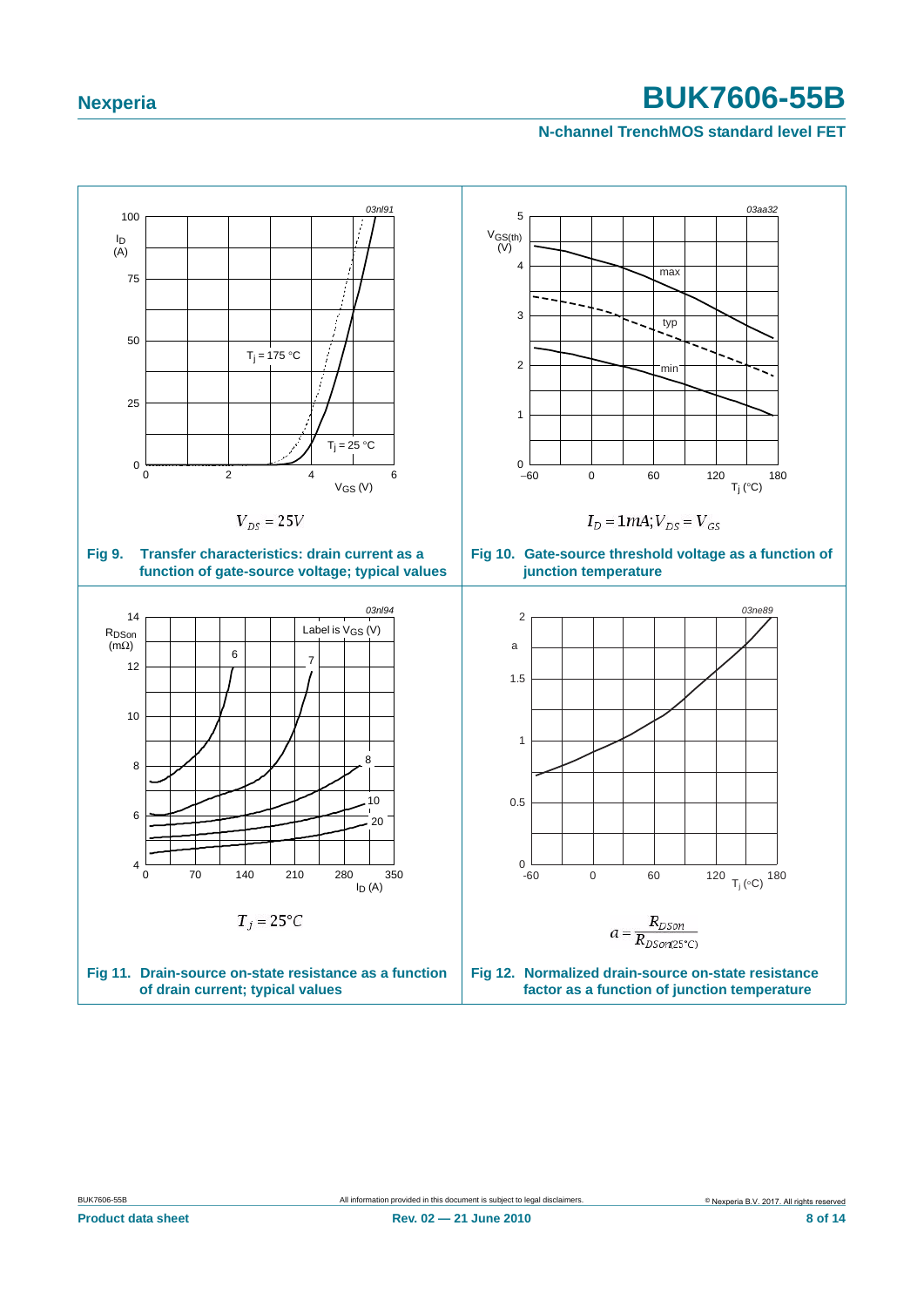<span id="page-8-2"></span><span id="page-8-1"></span><span id="page-8-0"></span>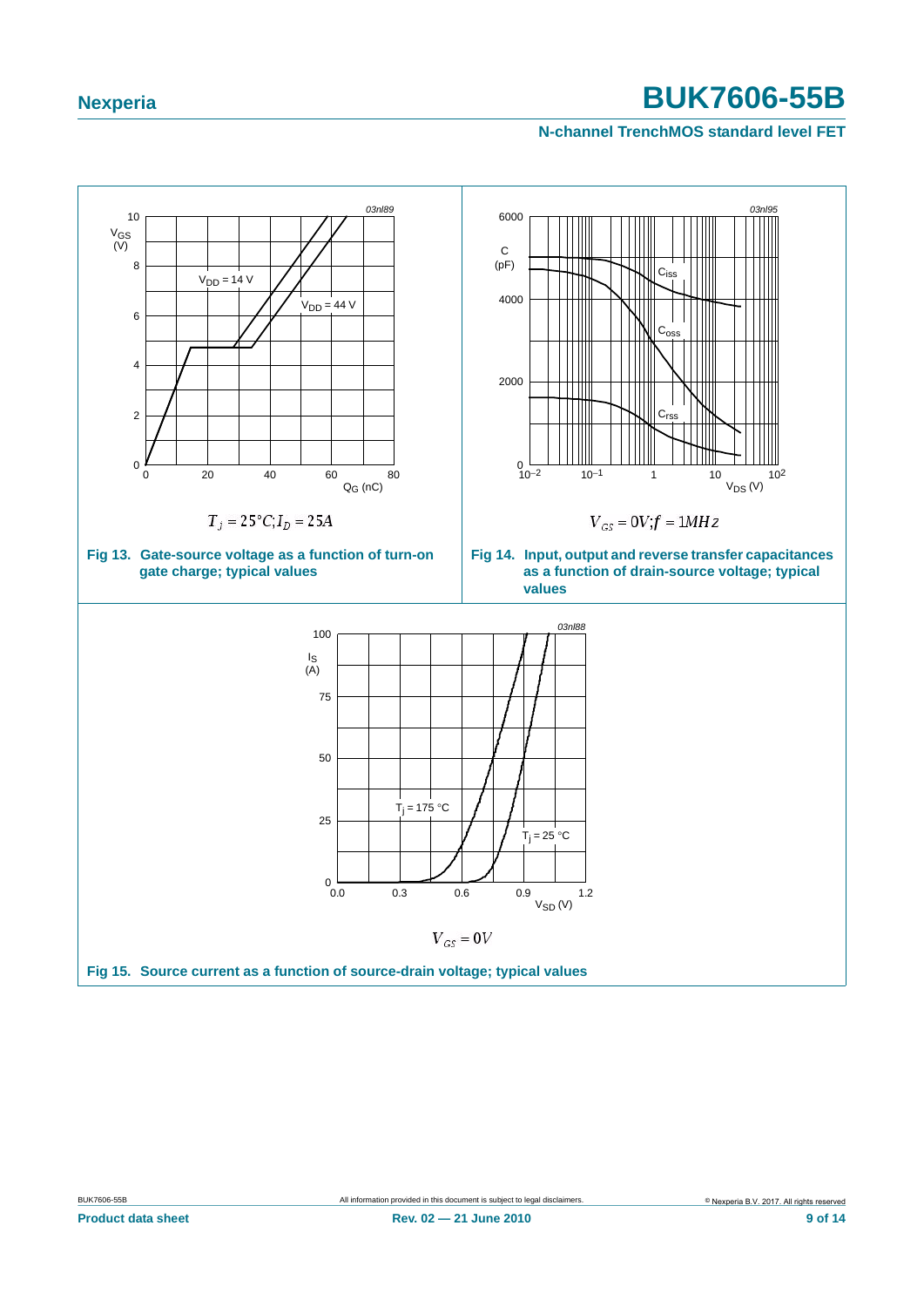**N-channel TrenchMOS standard level FET**

### <span id="page-9-0"></span>**7. Package outline**



**Fig 16. Package outline SOT404 (D2PAK)**

**Product data sheet Rev. 02 — 21 June 2010 10 of 14**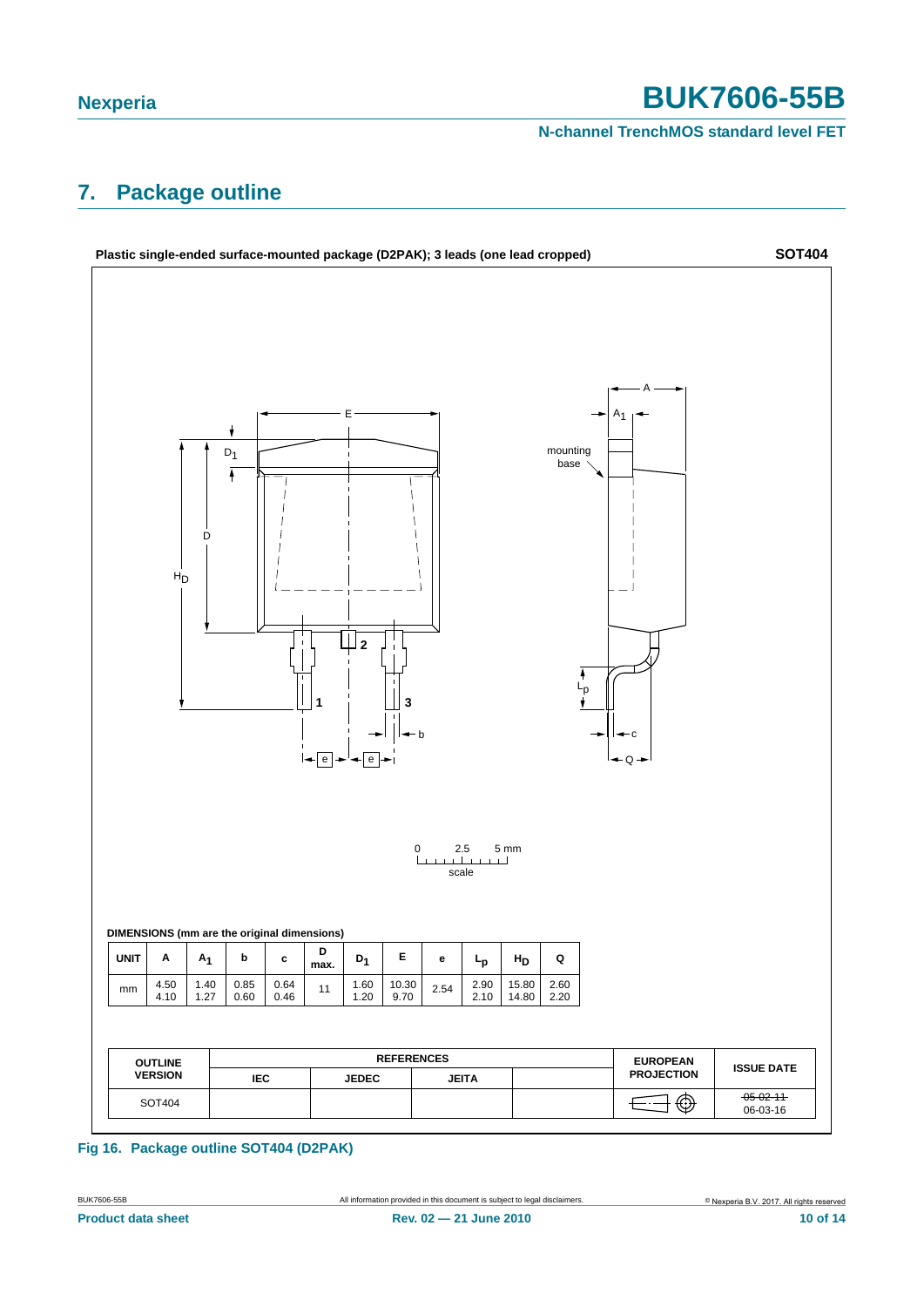#### **N-channel TrenchMOS standard level FET**

# <span id="page-10-0"></span>**8. Revision history**

| <b>Table 7. Revision history</b> |                                                                                                                          |                    |                                                                            |                    |  |  |
|----------------------------------|--------------------------------------------------------------------------------------------------------------------------|--------------------|----------------------------------------------------------------------------|--------------------|--|--|
| Document ID                      | Release date                                                                                                             | Data sheet status  | <b>Change notice</b>                                                       | <b>Supersedes</b>  |  |  |
| BUK7606-55B v.2                  | 20100621                                                                                                                 | Product data sheet | -                                                                          | BUK75 7606 55B v.1 |  |  |
| Modifications:                   | • The format of this data sheet has been redesigned to comply with the new identity guidelines<br>of NXP Semiconductors. |                    |                                                                            |                    |  |  |
|                                  |                                                                                                                          |                    | • Legal texts have been adapted to the new company name where appropriate. |                    |  |  |
|                                  |                                                                                                                          |                    | • Type number BUK7606-55B separated from data sheet BUK75_7606_55B v.1.    |                    |  |  |
| BUK75 7606 55B v.1               | 20030331                                                                                                                 | Product data sheet |                                                                            |                    |  |  |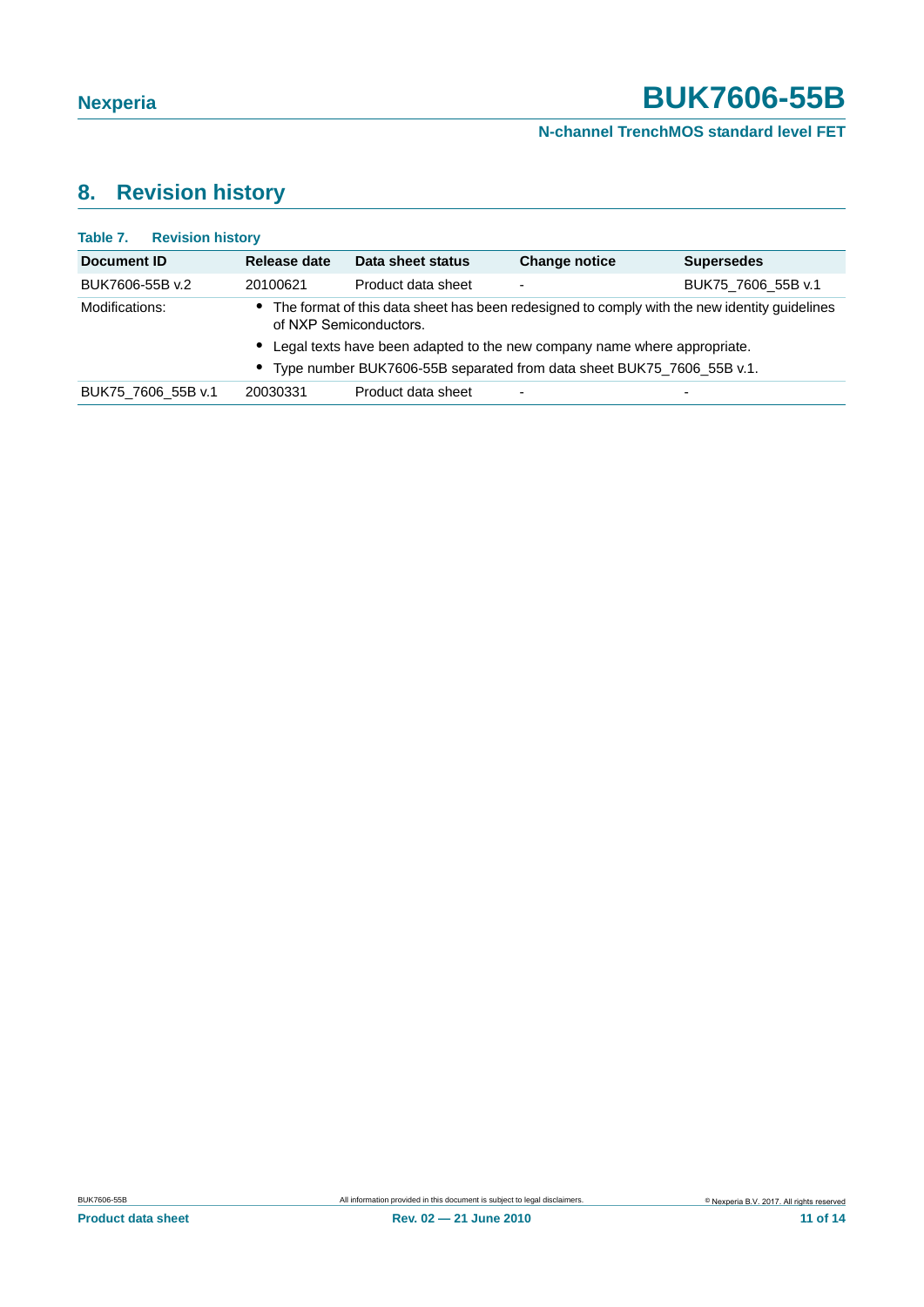#### **N-channel TrenchMOS standard level FET**

### <span id="page-11-3"></span>**9. Legal information**

#### <span id="page-11-4"></span>**9.1 Data sheet status**

| Document status[1][2]          | Product status <sup>[3]</sup> | <b>Definition</b>                                                                     |
|--------------------------------|-------------------------------|---------------------------------------------------------------------------------------|
| Objective [short] data sheet   | Development                   | This document contains data from the objective specification for product development. |
| Preliminary [short] data sheet | Qualification                 | This document contains data from the preliminary specification.                       |
| Product [short] data sheet     | Production                    | This document contains the product specification.                                     |

<span id="page-11-0"></span>[1] Please consult the most recently issued document before initiating or completing a design.

<span id="page-11-1"></span>[2] The term 'short data sheet' is explained in section "Definitions".

<span id="page-11-2"></span>[3] The product status of device(s) described in this document may have changed since this document was published and may differ in case of multiple devices. The latest product<br>status information is available on the Intern

#### <span id="page-11-5"></span>**9.2 Definitions**

**Draft** — The document is a draft version only. The content is still under internal review and subject to formal approval, which may result in modifications or additions. Nexperia does not give any representations or warranties as to the accuracy or completeness of information included herein and shall have no liability for the consequences of use of such information.

**Short data sheet** — A short data sheet is an extract from a full data sheet with the same product type number(s) and title. A short data sheet is intended for quick reference only and should not be relied upon to contain detailed and full information. For detailed and full information see the relevant full data sheet, which is available on request via the local Nexperia sales office. In case of any inconsistency or conflict with the short data sheet, the full data sheet shall prevail.

**Product specification** — The information and data provided in a Product data sheet shall define the specification of the product as agreed between Nexperia and its customer, unless Nexperia and

customer have explicitly agreed otherwise in writing. In no event however, shall an agreement be valid in which the Nexperia product is deemed to offer functions and qualities beyond those described in the Product data sheet.

### <span id="page-11-6"></span>**9.3 Disclaimers**

**Limited warranty and liability** — Information in this document is believed to be accurate and reliable. However, Nexperia does not give any representations or warranties, expressed or implied, as to the accuracy or completeness of such information and shall have no liability for the consequences of use of such information.

In no event shall Nexperia be liable for any indirect, incidental, punitive, special or consequential damages (including - without limitation - lost profits, lost savings, business interruption, costs related to the removal or replacement of any products or rework charges) whether or not such damages are based on tort (including negligence), warranty, breach of contract or any other legal theory.

Notwithstanding any damages that customer might incur for any reason whatsoever, Nexperia's aggregate and cumulative liability towards customer for the products described herein shall be limited in accordance with the *Terms and conditions of commercial sale* of Nexperia.

**Right to make changes** — Nexperia reserves the right to make changes to information published in this document, including without limitation specifications and product descriptions, at any time and without notice. This document supersedes and replaces all information supplied prior to the publication hereof.

**Suitability for use in automotive applications** — This Nexperia product has been qualified for use in automotive

applications. The product is not designed, authorized or warranted to be suitable for use in medical, military, aircraft, space or life support equipment, nor in applications where failure or malfunction of a Nexperia product can reasonably be expected to result in personal injury, death or severe property or environmental damage. Nexperia accepts no liability for inclusion and/or use of Nexperia products in such equipment or applications and therefore such inclusion and/or use is at the customer's own risk.

**Applications** — Applications that are described herein for any of these products are for illustrative purposes only. Nexperia makes no representation or warranty that such applications will be suitable for the specified use without further testing or modification.

Nexperia does not accept any liability related to any default, damage, costs or problem which is based on a weakness or default in the customer application/use or the application/use of customer's third party customer(s) (hereinafter both referred to as "Application"). It is customer's sole responsibility to check whether the Nexperia product is suitable and fit for the Application planned. Customer has to do all necessary testing for the Application in order to avoid a default of the Application and the product. Nexperia does not accept any liability in this respect.

**Quick reference data** — The Quick reference data is an extract of the product data given in the Limiting values and Characteristics sections of this document, and as such is not complete, exhaustive or legally binding. Limiting values — Stress above one or more limiting values (as defined in the Absolute Maximum Ratings System of IEC 60134) will cause permanent damage to the device. Limiting values are stress ratings only and (proper) operation of the device at these or any other conditions above those given in the Recommended operating conditions section (if present) or the Characteristics sections of this document is not warranted. Constant or repeated exposure to limiting values will permanently and irreversibly affect the quality and reliability of the device.

**Terms and conditions of commercial sale** — Nexperia products are sold subject to the general terms and conditions of commercial sale, as published at http://www.nexperia.com/profile/terms, unless otherwise agreed in a valid written individual agreement. In case an individual agreement is concluded only the terms and conditions of the respective agreement shall apply. Nexperia hereby expressly objects to applying the customer's general terms and conditions with regard to the purchase of Nexperia products by customer.

**No offer to sell or license** — Nothing in this document may be interpreted or construed as an offer to sell products that is open for acceptance or the grant, conveyance or implication of any license under any copyrights, patents or other industrial or intellectual property rights.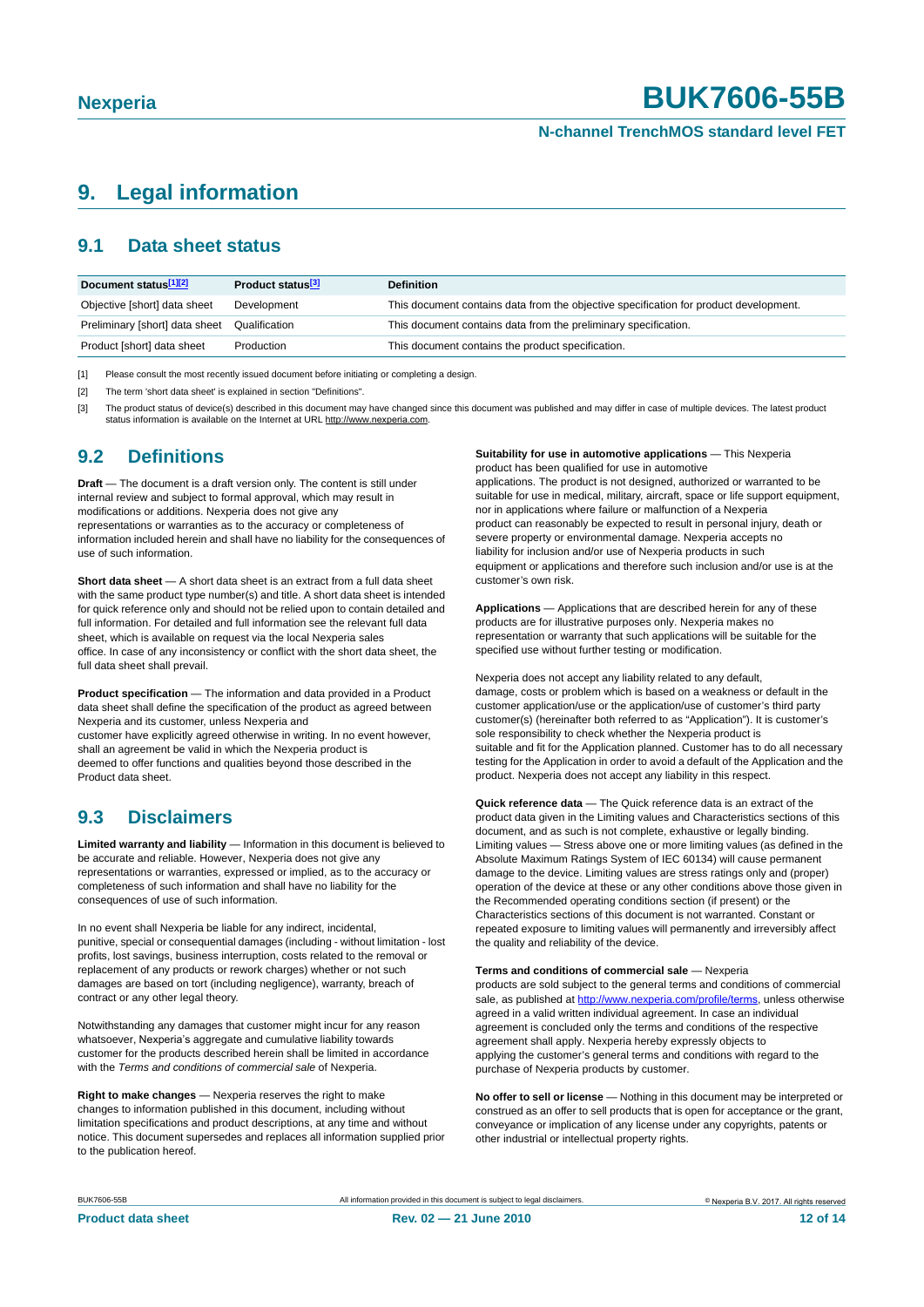**N-channel TrenchMOS standard level FET**

**Export control** — This document as well as the item(s) described herein may be subject to export control regulations. Export might require a prior authorization from national authorities.

## <span id="page-12-0"></span>**10. Contact information**

For more information, please visit: http://www.nexperia.com

<span id="page-12-1"></span>For sales office addresses, please send an email to: salesaddresses@nexperia.com